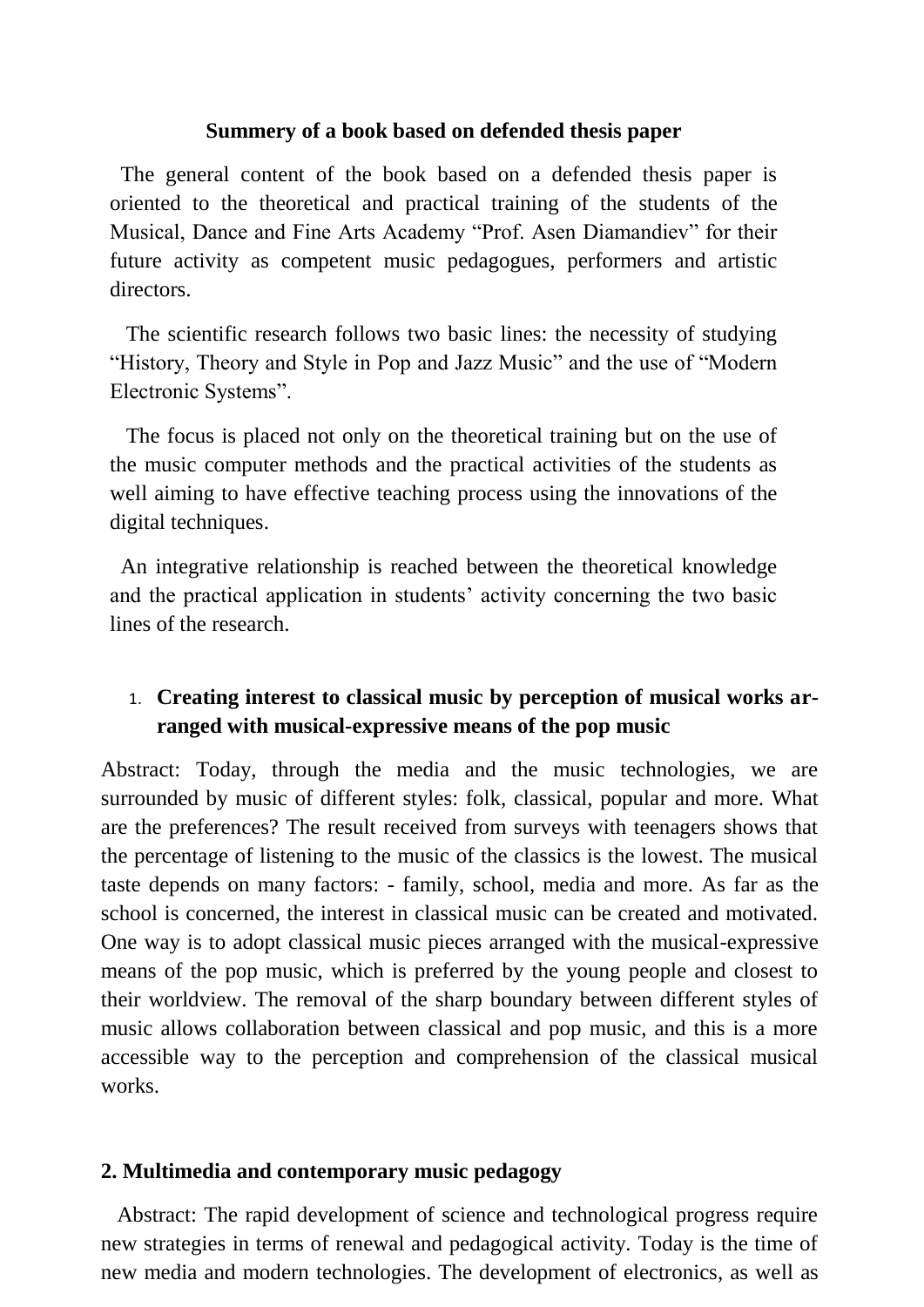of new recording and sound equipment create new opportunities for communication. Therefore, the use of innovation in electronic technology and new computer technology must be an integral part of the learning process. One of the clearest examples in this direction is multimedia, which integrates different audio-visual information media into one whole. The development of modern technologies has led to the creation of such branches of science like design, computer graphics and animation, computer music, video games, educational programs and simulators of complex physical processes. This is how the so-called "virtual reality" came into existence. We can unite all these trends under the name of multimedia. Modern multimedia offers great opportunities as regards music education. Using multimedia products leads to better efficiency of the learning process. Since music occupies one of the most essential places in multimedia, multimedia products provide excellent opportunities for its visualization. Thus, we have a new dimension to the perceptive process. It becomes active and emotional because music itself is associated with a particular visual representation of nature landscapes, works of art, moments from the creative biography of the composer of a certain work of art, images related to the structure of a musical work, with its character and mood, with the notation of main themes and so on. The best example of the application of multimedia products are electronic textbooks. They focus students' attention through color images, as well as through various additional audio and video materials. By using multimedia communications, teaching music becomes an attractive and entertaining process. This will spark interest in music classes, hence interest and love for music in general.

Keywords: Multimedia, Audio-Visual Means, Computer Technologies

## 3. **Music software used to record and process sound - new tool complementing and improving the skills of the music teacher in a secondary school**

The modern teaching aid, its electronic versions, the possibilities of the synthesizer and the development in the sphere of the electronic music systems as a whole to a large extent facilitate teaching process in the Secondary school music lessons.

The self-instruction of the teacher and the organization of a modern creative music lesson in the Secondary school require knowledge in the sphere of the modern music systems and a skillful use of a certain music software.

The computer technology in music is of importance both for the training and the professional activity. In the future their application in the creative work of the musical pedagogue will increase more effectively.

Using to a full extent the possibilities of the contemporary music technologies based on the principles of recording and processing digital sound information the